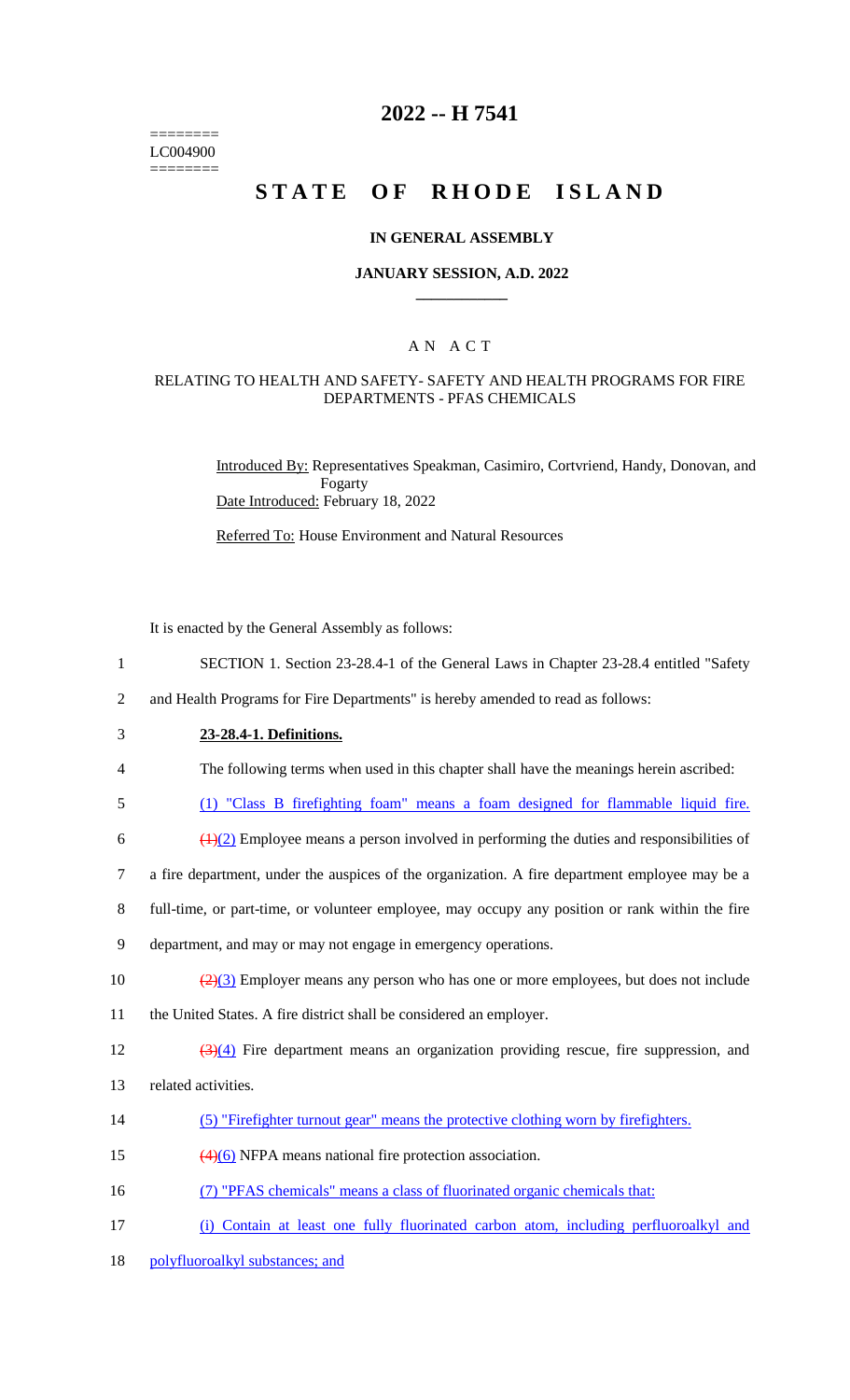| $\mathbf{1}$             | (ii) Are designed to be fully functional in Class B firefighting foam formulations.                    |
|--------------------------|--------------------------------------------------------------------------------------------------------|
| $\sqrt{2}$               | $\left(\frac{5}{8}\right)$ Provide means to furnish, supply, or to make arrangements for full monetary |
| 3                        | reimbursement.                                                                                         |
| $\overline{\mathcal{A}}$ | SECTION 2. Chapter 23-28.4 of the General Laws entitled "Safety and Health Programs"                   |
| 5                        | for Fire Departments" is hereby amended by adding thereto the following section:                       |
| 6                        | 23-28.4-6.2. Use of firefighting foam containing PFAS chemicals.                                       |
| 7                        | (a) Beginning on September 1, 2022, Class B firefighting foam that contains intentionally              |
| $8\,$                    | added PFAS chemicals may not be used for:                                                              |
| 9                        | (1) Testing purposes, including calibration testing, conformance testing, and fixed-system             |
| 10                       | testing unless:                                                                                        |
|                          |                                                                                                        |
| 11                       | (i) The use is required by law or by the agency having jurisdiction over the testing facility;         |
| 12                       | and                                                                                                    |
| 13                       | (ii) The testing facility has implemented appropriate containment, treatment, and disposal             |
| 14                       | measures to prevent releases of foam into the environment; or                                          |
| 15                       | (2) Training purposes                                                                                  |
| 16                       | (b) Non fluorinated training foam shall be used for purposes of firefighting training.                 |
| 17                       | SECTION 3. Section 1 of this act shall take effect upon passage. Section 2 shall take effect           |

#### ======== LC004900 ========